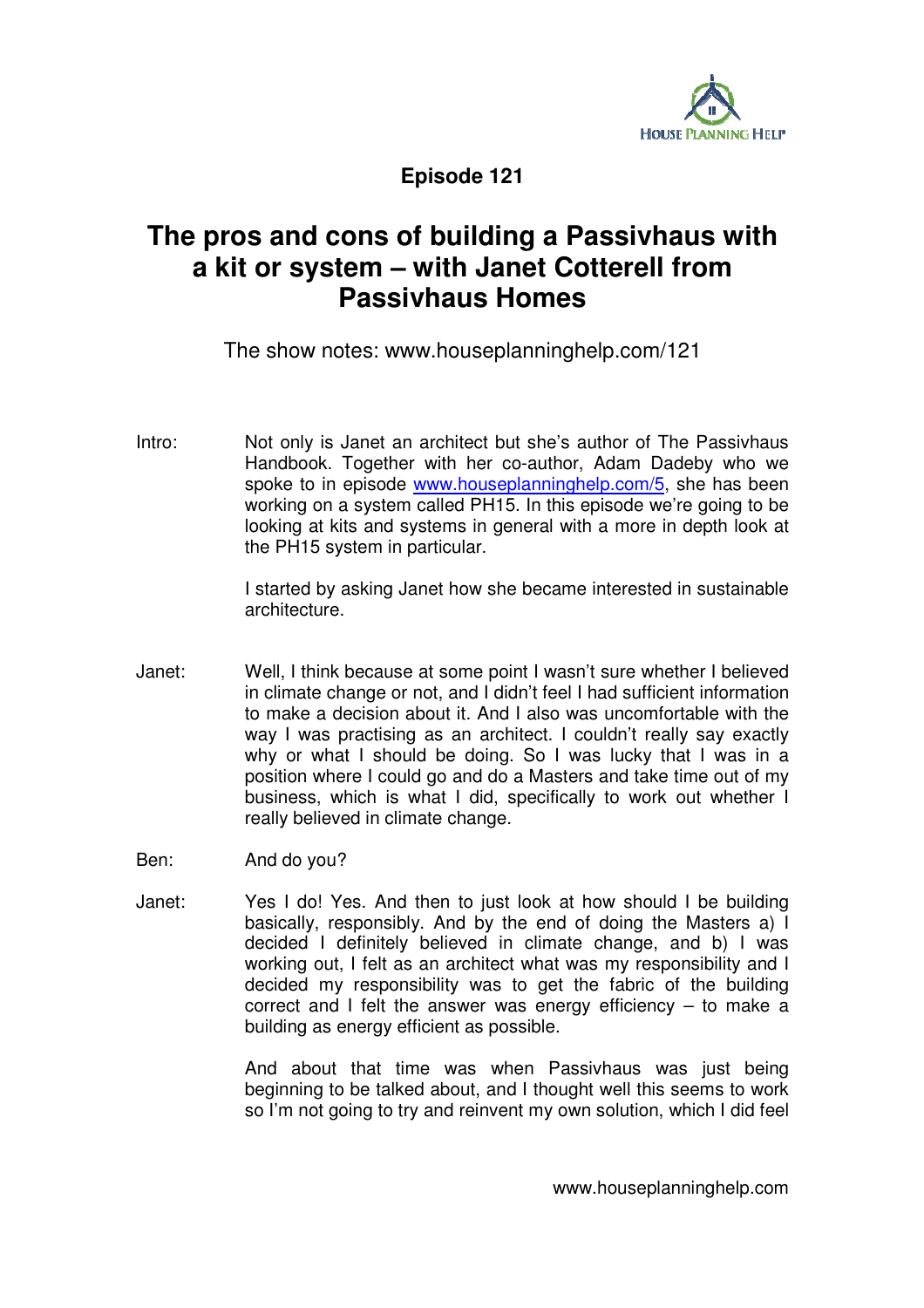

a lot of people were trying to do all the time. I do think in the UK we do have a tendency to keep trying to do things again and again.

So I was quite happy to just find something that appeared to work, and I was very impressed it had been developed by a physicist.

Ben: It's a good thing isn't it.

In terms of today's podcast we're talking about kits and achieving Passivhaus with a kit. Before we go there, can we just talk about kits in general? What is a kit when we're building a house, and how widely does that stretch?

- Janet: I don't actually think in the UK it's common at all really. And I think it's clearly more common on the continent and I think in America and Canada, but then they have much bigger self build markets. And I think the concept is, as in all modern methods of construction (MMC's I think they're referred to), is that you get the advantage of precision off site, making in good conditions and then you get it on site and it goes up quickly and you save on your overheads. And it should be, well it's back to not energy efficiency but efficiency in time and efficiency in quality.
- Ben: Kits are not necessarily turnkey though are they?
- Janet: No. Actually we're not calling ours a kit actually, we're calling ours a system. So it's a PH15 system. Because with a kit you get the idea you're almost getting pre-made whole sections and it's sort of clicking together and I think maybe something like the Huf Haus might be something that would be considered like that, where there's a lot more being done. They're even wiring, putting plugs in and things like that. And windows are pre-installed. But the other side to that is you've got big elements that are heavy being transported and then put into position and then you're really doing much less on site.
- Ben: With a kit, will you always need a lot of equipment to put it up or is that also part of this, that we do it all off-site and then it's very simple?
- Janet: Well I've seen a Huf Haus going up on a film, and they did have specialists because again it has to be very accurate and they did have their own bits of tools to enable that. And they had their own workforce coming and doing it who knew how it all went together.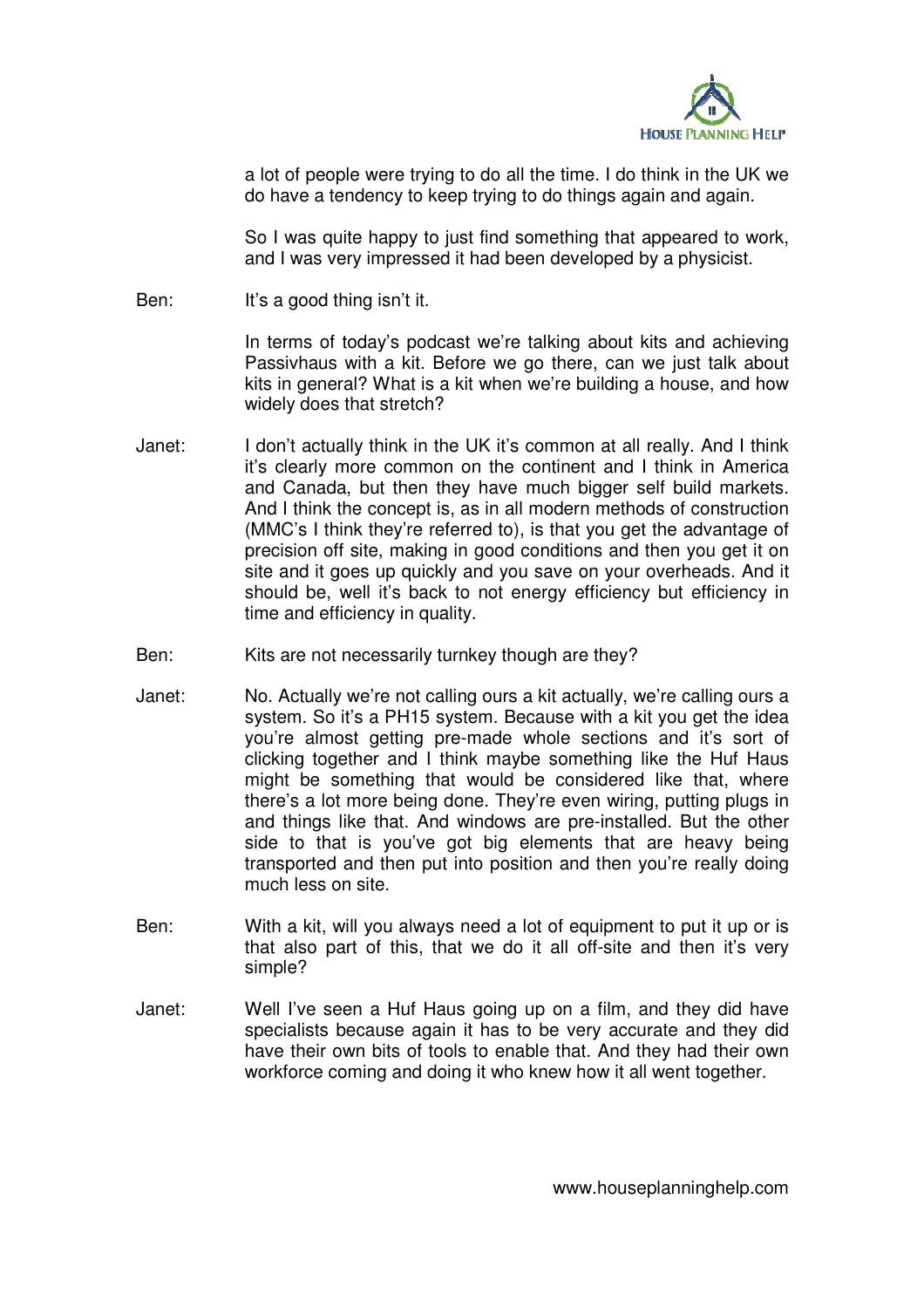

So, whereas our idea of the system is to make it simple on site. So you don't have any specialist equipment so it's using the same range of tools that you would use on a site normally. So you're not taking people outside into some other place. They are having to be much more precise than on a typical UK build but that is just the case. If you want to be energy efficient you're going to have to be a bit more precise! There's no way about that but you can make everything else as easy as possible.

And I have to say I had a bit like I didn't want to think that you were taking away the joy of being on site and working. There's lots of people who want to and we've got a couple of people now who like it, and have tried it, carpenters, and they enjoy the experience. So there's still enough skill left in it. I suppose I'm saying there's still enough skill left in the process on site.

- Ben: Can we look through a number of different types of kit building? We've sort of done it already, but are there specific kinds and what falls into this kit versus system?
- Janet: It's interesting, what is a kit, and what is a system? I'm not absolutely certain. I think I would say a kit was just something that was more complete and maybe made up in panels and something that might have windows pre-installed and maybe insulation preinstalled. And even airtight taped and things in the Passivhaus sector, in the low energy sector. So much more complete components.

Whereas, a system is just giving you a set of components that you bring together on site. And how far you take that I suppose is up to you. In our case we are sort of a halfway house is what I would say. We're saying we're pre-cutting the frame but we're not actually making up panels. We're not pre-installing windows. I don't know if that answers that question.

But there are lots of like, I know there was somebody retrofitting a building recently and they had these huge panels pre-made with gaskets on them and they were having to be craned into position they were so massive. And of course it does go quickly but that is a very different thing than us having a set of components delivered to you which you then fix together yourself.

Ben: So I think I understand more about kits and systems, but what are some of the advantages then if we're trying to achieve Passivhaus?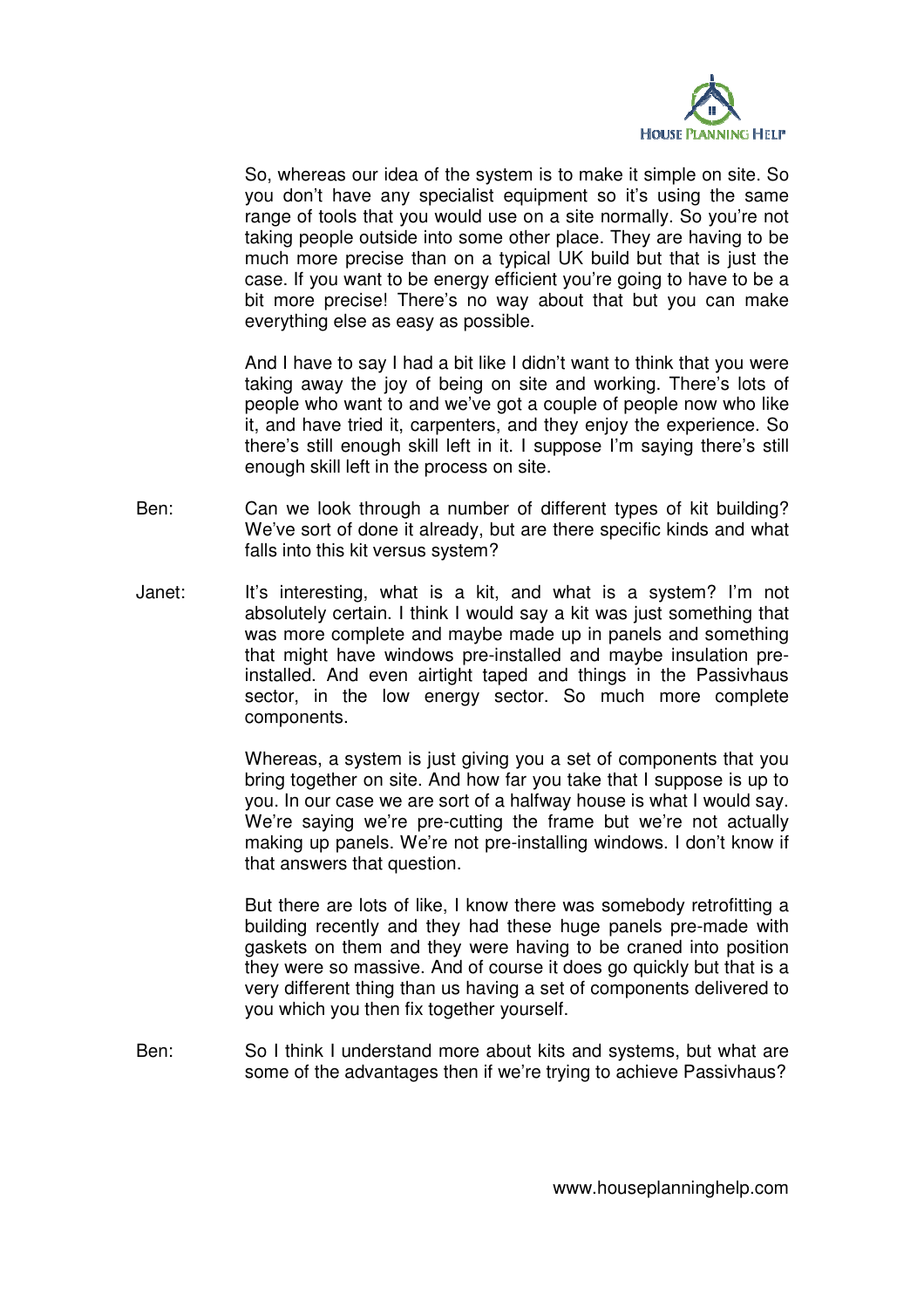

Janet: Well I think there are very specific reasons if you're doing a low energy build why you would be attracted or why a system build could help, or why a kit would help. And I'd say some of those are, or the two main ones I would say are the fact that you've got unusual details and the more simple that they can be made, like the airtightness details between your major components like your wall to floor, or your wall to roof, or the details around your windows. If you can have solved those in a simple way, you really have given a huge advantage to the construction process. Both in time and in complexity, and hopefully it will be cheaper as well.

> And then the other one is just the fact that some of those materials and systems are unfamiliar to the UK, so if you're providing a system you're wrapping those things up, with Passivhaus certainly, you're wrapping those things up so that you're making it easier for someone estimating the price as well. So you're taking away, because I think a lot of tenders get elevated in price because people are unfamiliar with things like the windows, and the ventilation system and the tapes and membranes. In particular those elements I would say.

> So if you can provide those elements and you can quantify them, because how does somebody who's never done low energy know how much tape, what to allow for even? And things like the ventilation system, if you've never done whole house ventilation system, to go through the process of understanding that is unlikely to have the time to do it during an estimate. But we can do it very quickly and then it leaves time with some support on site just to help people to put the thing together, and it hasn't elevated the price.

- Ben: At what stage will we decide to go down this route then? It sounds from some of the advantages that you've mentioned that actually if you're on a tight budget this could be quite a good solution.
- Janet: Well I think it's definitely got cost benefits. Definitely got cost benefits. So I would see there's a market for people who are self building and they're not self building the grand design end. I mean it's useful for anyone, but if you're not doing a grand design and you really are trying to build your house on a budget, it's got to be a good thing really to be able to say I can use this and I can get a price for that, those main elements. Basically the core structure of the house and all the main elements I can get cost certainty in those elements and I know that if I put up a simple house and I have a simplified construction system, I've got to be able to be bringing my costs to as low as is feasible.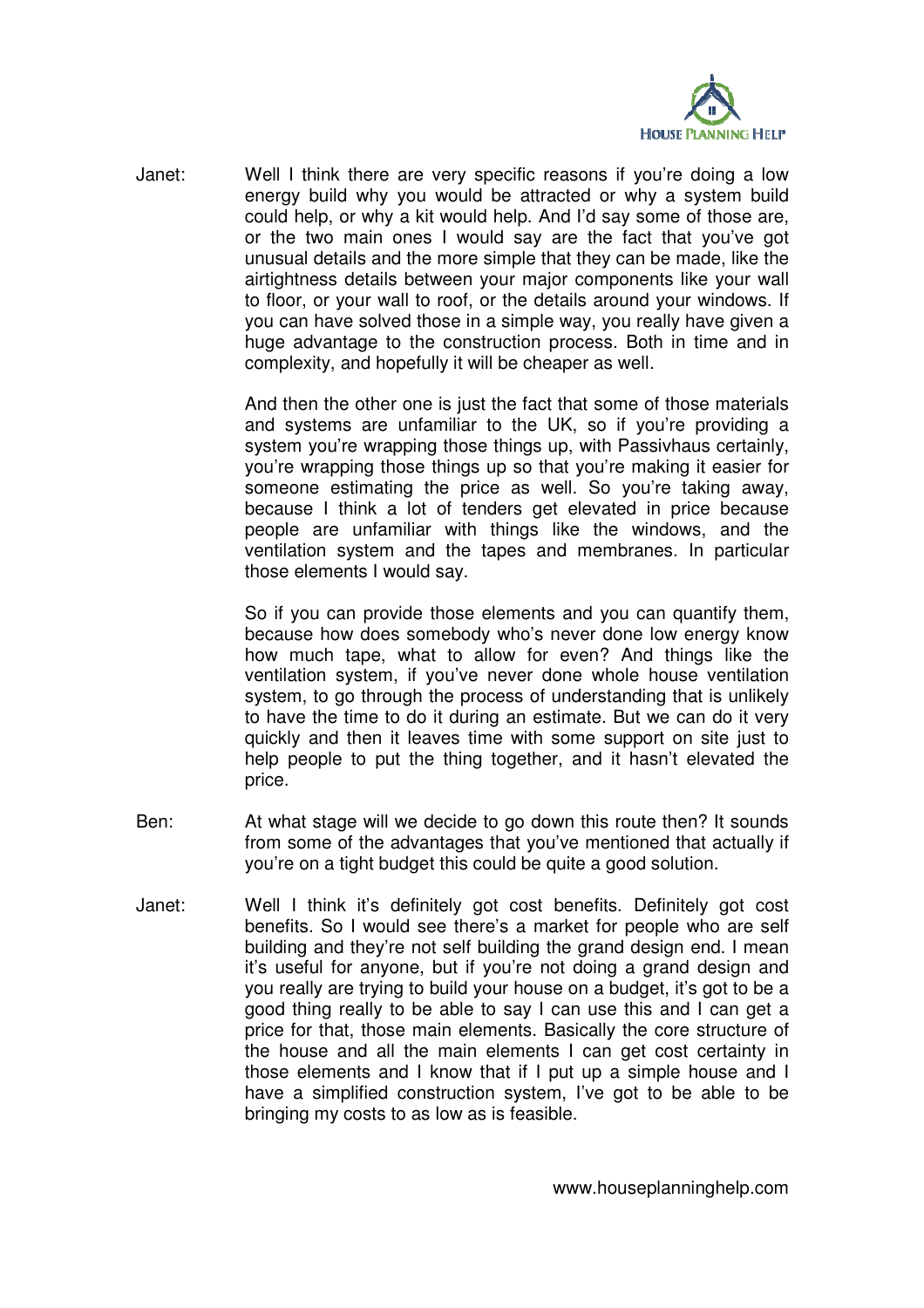

And the same would be for social housing where again you're trying to build maybe three-bedroom houses typically, three/four-bedroom houses maybe, and you want something that's going to be as cost effective as possible.

- Ben: How important is it to keep to a simple form when you're using a kit or a system?
- Janet: It's very easy to keep to a simple form and we have some standard three/four-bedroom layouts that people can follow if they would like to. But what I've found is people always want to have bespoke design; sometimes because it's led by the site, of course, or by the planners.

But also people tend to want to do quite complicated things and the issue is that will have an implication on cost.

Now the way we've done the system with the stick build, one of the reasons we did it was it's very flexible on design. So there's probably pretty much nothing you couldn't do but it just means it's going to cost you that much more for the complexity of the design. And it will make the Passivhaus details a little bit more complicated, especially where you have things like, you've been to see the site at Ackerman Road, you've got an overhanging upper floor. It's fine and it's doable, but it's going to make it a little bit more complicated. If you're somebody and you're trying to do a house and you're trying to keep costs down you keep it simple.

- Ben: Let's talk through that as you've mentioned Ackerman Road. I was there and I saw it, and one of the things that struck me was in a way how simple a lot of it was. That it looked like it was just 4x2 bits of timber and so forth. So what are the elements then of your kit?
- Janet: So it's a small section I-joist frame. And we use that because it is small section. It's made out of waste timber and it means that a thermal bridge across, you know you only have this very slim internal web, so in terms of thermal bridging it's very very minor. And we use just one standard size which pretty much fits every… Every geographical location in the UK would be covered by that and we have some flexibility.

We use wood fibre boards on the outside which we can alter according to the geographical location, the depth of them. So that and we use laminated veneered lumber, LVLs. So we try and not to use any steel. So you'll have noticed that that was three houses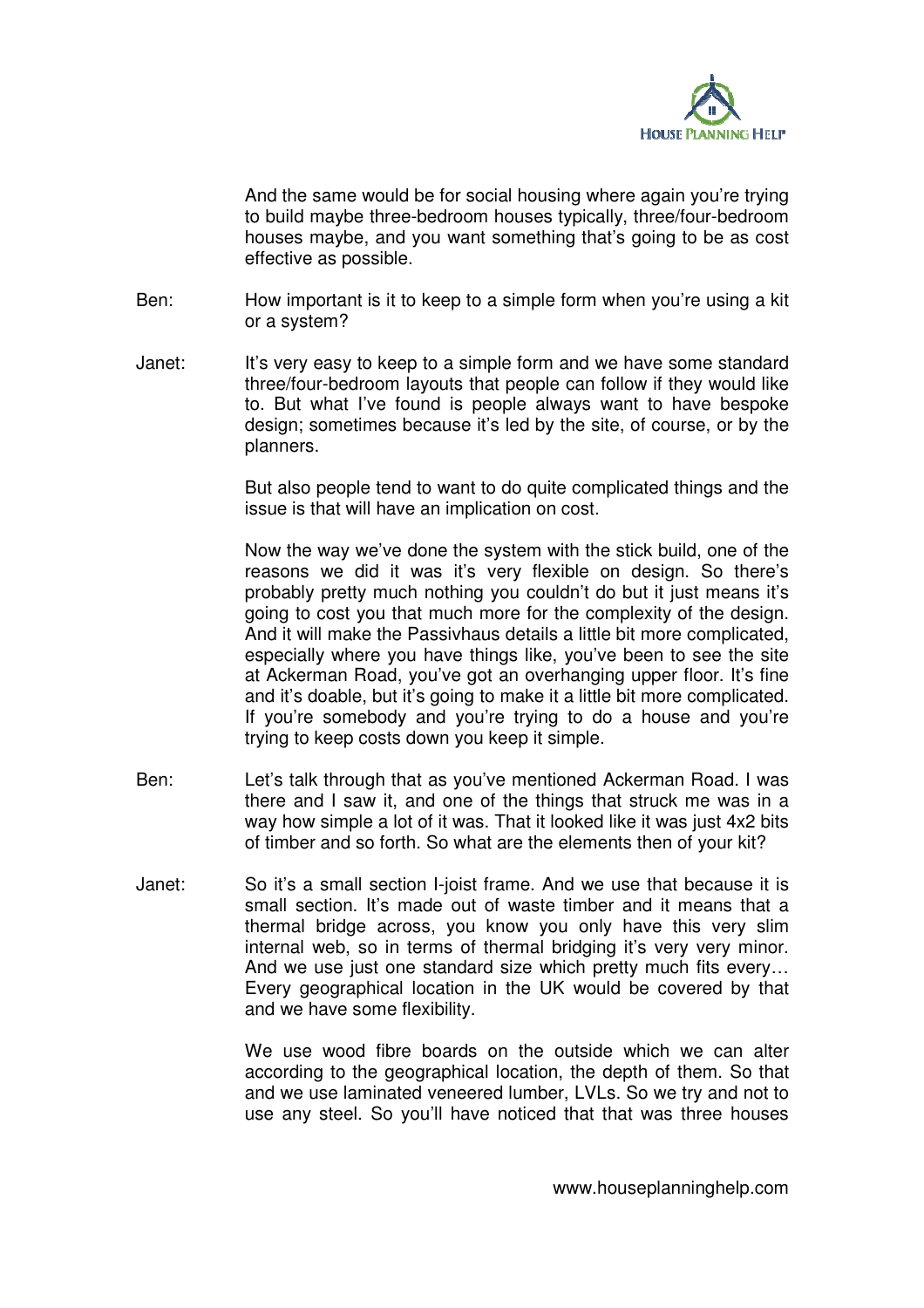

you saw which are ground, first and second. They're quite high but there's no steel in that except for the porches at the front which are outside. So in the house there's no steel in that house.

Ben: And no steel because you're embracing this simple, trying to keep…

Janet: Yes, simple and low embodied…even though we're going for energy we are going for low embodied energy as well. And also it's just timber is very easy to work with. It's attractive to work with. So if you can do it all in timber, why not do it all in timber.

> And you can do most things in those materials. So you've got the beams... Sometimes we have to use glulam beams if it's a really big span and then we use what are called eco-joists which do have a metal web. They're timber based floor joists but it means that you can feed all of your services through and particularly with your ventilation system you can feed your ventilation system through the floor voids, which makes it easy.

> So it's trying to find something that is within the normal skill-set, it's not rocket science and it makes doing the things that you need to do easy.

> So just going back, the other thing there's that, and then we have a guaranteed airtight board that's in the kit. We have all the tapes and membranes. We include all the triple glazed windows and doors, and because they're very hard to get at a fair price and a good quality. I think the UK is very sensitive to price, so we've done a lot of work finding something we think is good but at a fair price. And then a ventilation system that we also feel, so it concludes the whole ventilation system.

> But it means that also that we can build up technical knowledge about those products, because windows are a big part of the performance of a low energy building, and the ventilation system is, and they both need to be done right. And so it means that we can provide full support to another architect or a builder about those products and provide them with all the information they would need. So it's including quite a big set of things actually that people are getting.

Ben: I know that I've been asked this when I've done talks before and I never know quite how to answer it. If you're building Passivhaus and you're a self builder in the truest sense, it's often a misnomer that we're not actually building it ourselves. But for those people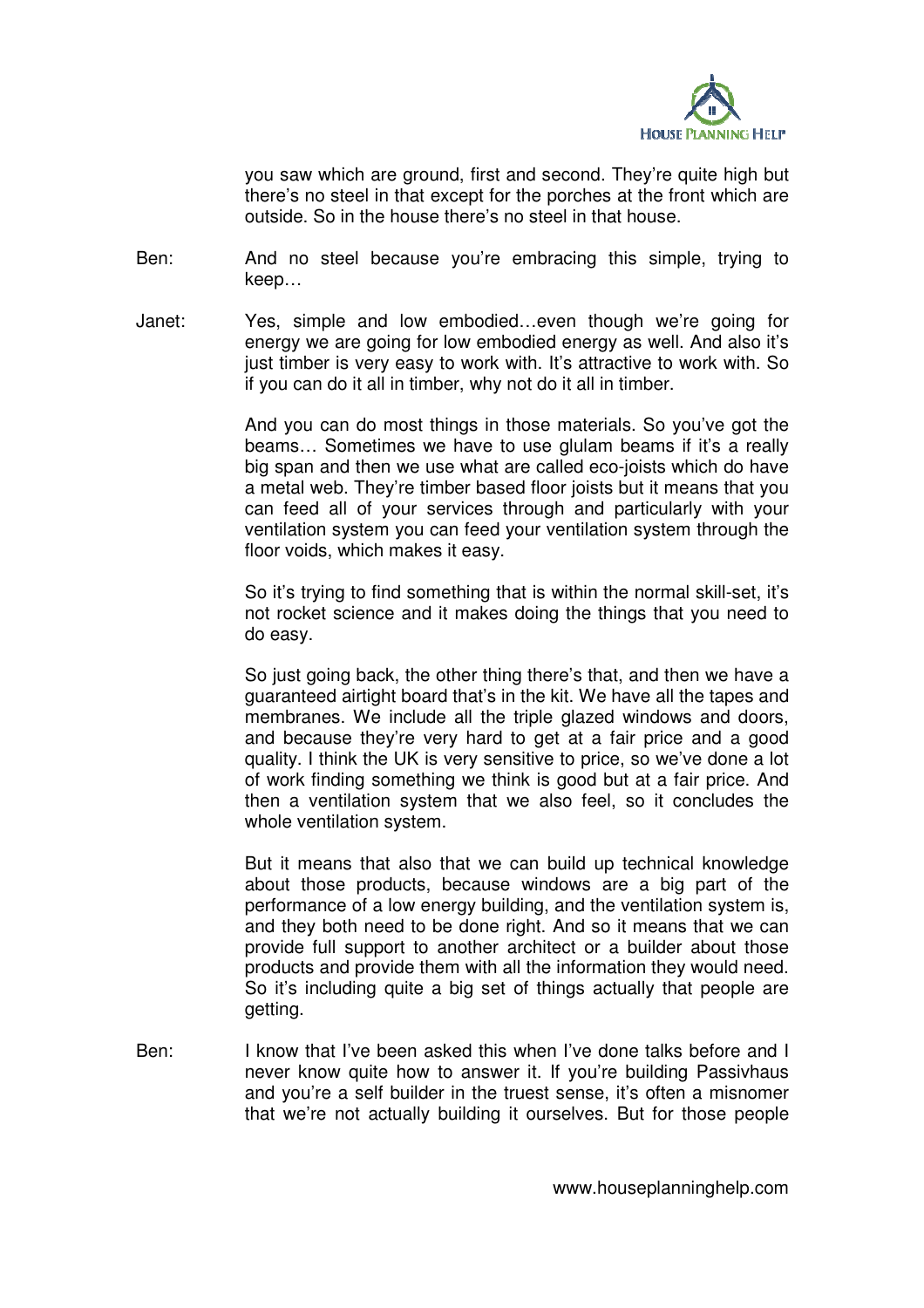

that want to build it themselves, is this something that they could do with carpentry skills?

Janet: Yes, I think it is something they could do. And the way we've, you said are you going to try and provide builder teams around the place, well no, we're not going to do that. But what we're doing instead is providing some training material and some training sessions with people.

> So for the frame there's a day training that goes with it and then we go through every element and that really is quite sufficient because you're not trying to train people in how to build a Passivhaus or an energy efficient building in multitudinous different ways, you're just showing them how you build to that energy efficiency with this system. So it's much easier to cover in a short space of time and you can answer people's questions direct. And they can always ring up the store at any time and ask a question anyway as well, so they've got technical backup at the end of a line as well.

- Ben: If I'm someone who wants to go down this route, where do I start? Is it with the design and then we turn it into the kit frame?
- Janet: Well we get people sending us planning drawings and saying can you, and occasionally you can actually! Probably most things you could but what I find myself saying to people is, or you just know and there's no point making the point, is that they've made it more expensive. So always the thing is to start off early knowing what you're going to do. Get a bit of understanding and then do the planning to the kit. That's the ideal.

And we can provide basic information about the kit which tells you this is the size of wall you need to allow, just a basic sort of design guide, so that when you've finished the design you know that that is actually going to suit the kit and it's going to work without any extra problems.

- Ben: Any more advantages you want to mention?
- Janet: The big reason we did it was we just didn't see the point of everyone trying to reinvent the wheel. The first time I did a Passivhaus project it took me so much time and if everyone is trying to reinvent the wheel it's just not logical.

And also there have been a lot of problems with people getting the airtightness, with practicalities on site and details not being very easy for people to execute on site, and a lot of remedial work,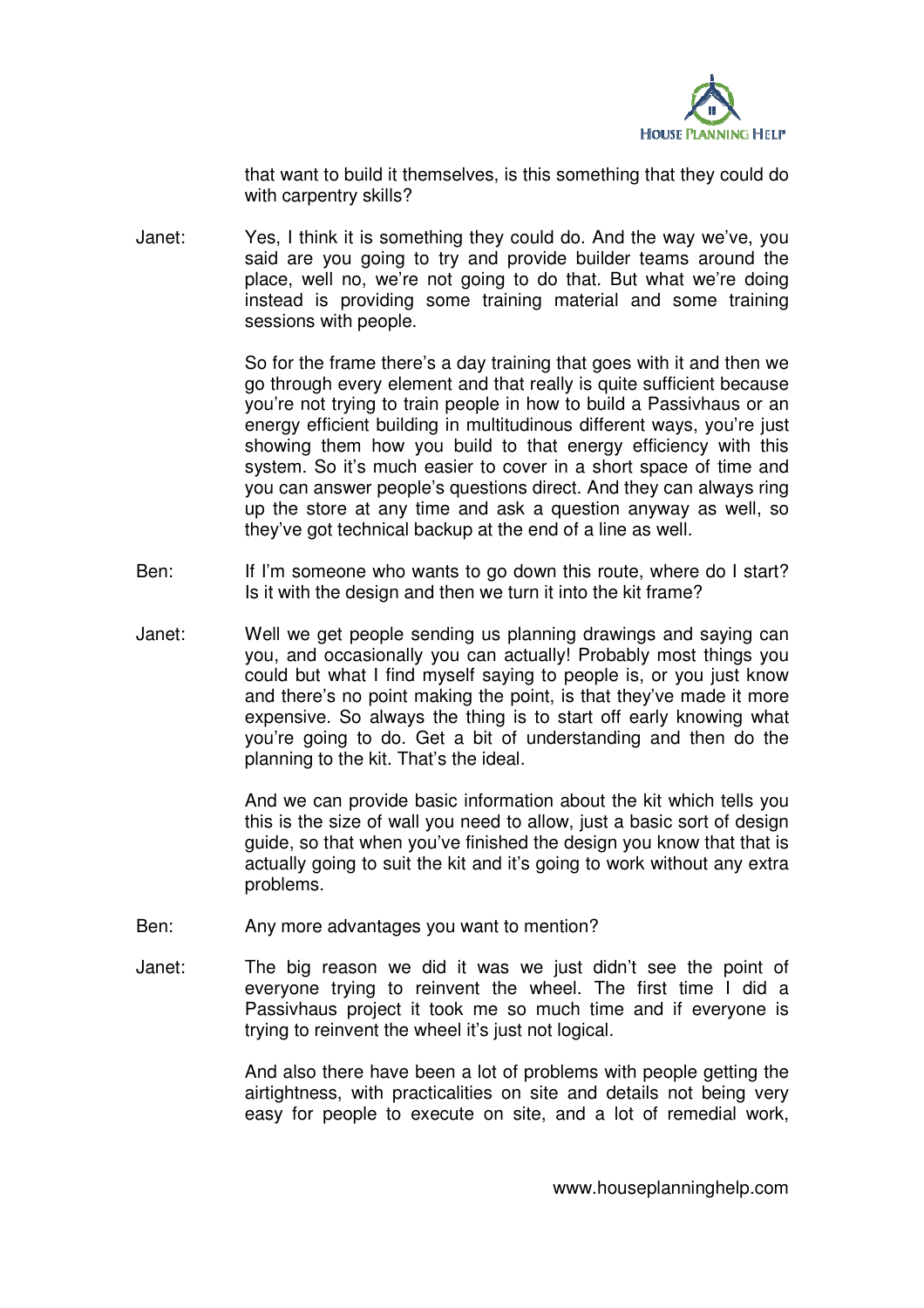

especially on airtightness going on on site. So all of that doesn't really do well for promoting low energy building.

So if you can get a system where people have a good experience and they feel supported and things are simplified, then I think, and also the cost. It's just cost control as well. It's got to be more cost efficient because it's much more time efficient.

- Ben: How do you cost this system up?
- Janet: So, if we had the house design, you could pretty much cost it with a bit of a small margin of error off a planning set of drawings, but really you need to have a proper set of frame drawings, which you would do in a non-energy efficient building. If you were doing a timber frame and you are going to get a frame delivered by a timber company, they would produce timber frame drawings and they would price it off that. So we're only doing a similar thing basically.

But it's when you do that – normally that would happen in a normal build that would happen post tender. The contractor's estimator would have given an approximate cost, would have estimated the cost and then they would go to the frame, and order it afterwards. And then they'd get a price and they'd hopefully have estimated it correctly.

In our case I think there is some advantage to perhaps having the frame and the kit priced early in the process so you've got some cost certainty on the core elements, but that's something it could be pre-tender or it could be post tender. But if you really want an accurate price you've got to do a set of frame drawings and a proper MVHR design.

- Ben: This is all sounding very positive. We have called this episode 'the pros and cons of kit homes for achieving Passivhaus', so… I don't know you're the best person perhaps to talk about the cons, having your own system! Or are you? Can you be very honest here and what's not so good for Passivhaus?
- Janet: Well I think for Passivhaus I can't see any disadvantage. I think for the UK we love brick, and if you're going to go to timber frame doing a brick finish aesthetically is obviously going to be a little bit more difficult.

Now you can do a brick slip, so we're doing a project where we're doing a brick slip system and some people don't like that. And you can do it. We've got it where you can do a full brick skin, but you're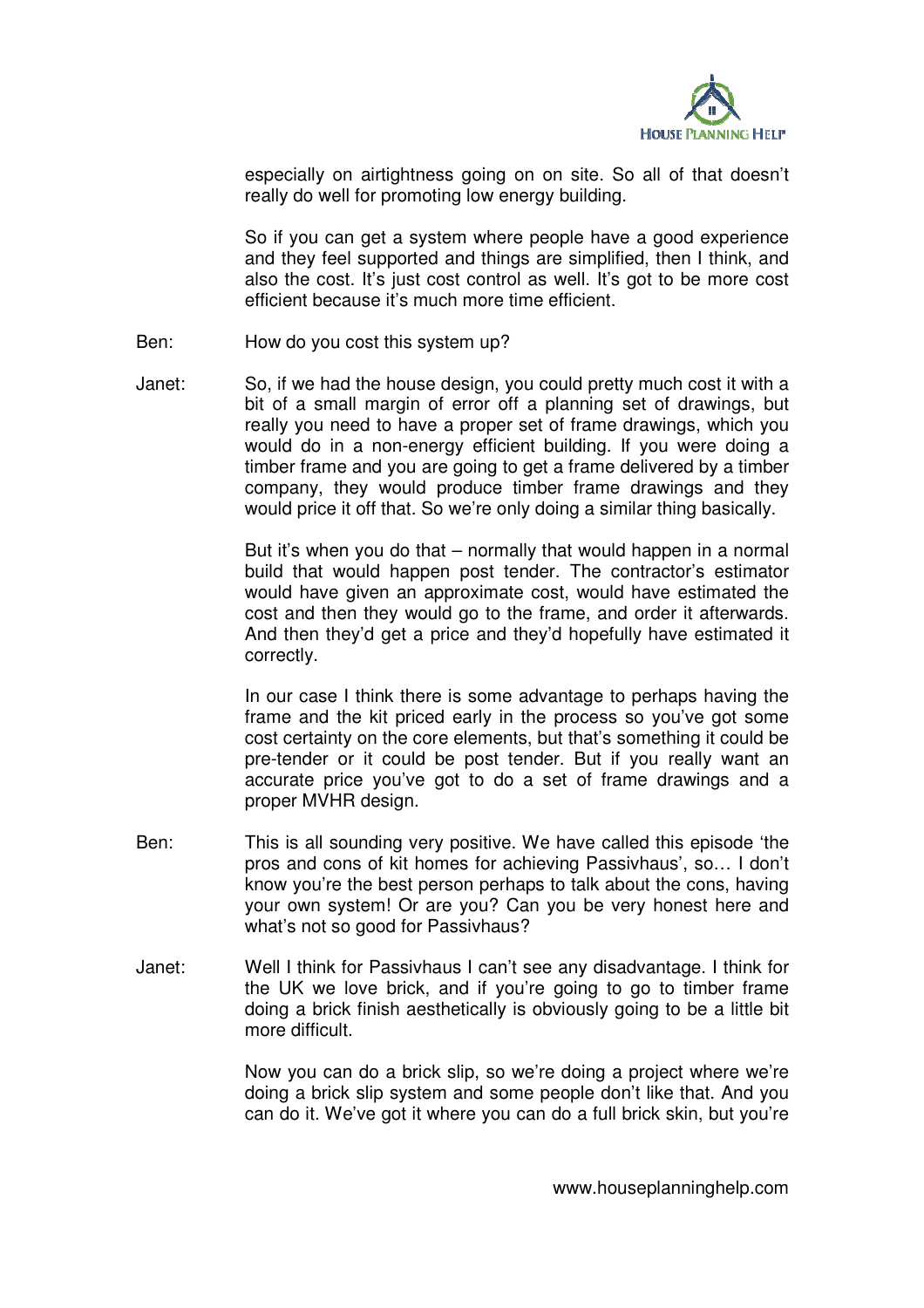

then putting brick purely as a rain screen and as an aesthetic in order to, I suppose culturally respond to what the UK likes. My own feeling is you could introduce brick accents very easily to a timber frame system and address it, so rather than doing whole brick, just introduce brick in other ways or in small sections if that's what you like. But definitely I think we do love our brick and timber frame doesn't match perfectly, put it that way.

- Ben: Is there a typical way to clad this then?
- Janet: Well with the timber frame we say there's two solutions that will work very well and easily and are probably similar costs, which is a lime render finish which can be to all different finishes and colours and things, or you can put a rain screen on and have whatever timber you like. And there are myriads of ways you can do timber weather boarding to get different looks. So those are the two.

 In terms of the roof, you end up with a standard roof build up so you could do whatever you like. So you could have metal seam, you could have tiles, you could have slate, you could have crinkly tin on one of our projects we've got. The world is your oyster. But on the wall finishes, I mean you could clad it with any sort of weather screening really. There are other things that you could do but it's the brick thing that I would say is the issue.

- Ben: Are there any other popular kit / system choices for a Passivhaus? We talked about PH15.
- Janet: Yes, well it's interesting because I was mentioning to you that one of the other people who did, we did the second retrofit to full Passivhaus in the UK and the people who did the first retrofit to full Passivhaus in the UK, the guy who was involved on that, he's also been developing a kit / system approach. So we've both gone on similar lines but my understanding is that theirs is, there's no but actually I'm sure it's a, you need to have more of these types of things I think on the market, so I think theirs is more of a panel based idea. So that's one person, and then there is another.

I think Architype who've got their 300 house I think project, their concept for that was to have some sort of pre-made. Again, more at the other end than ours is, which is bigger panels I think pre-made was the idea, and they were going to go for a big, they were planning, I'm sure are still planning, a factory. Bigger volume straight away than we would be able to do or have taken the choice to try and do. And again that's interesting because their practice I'm sure they've done the most Passivhauses in the UK of anyone, and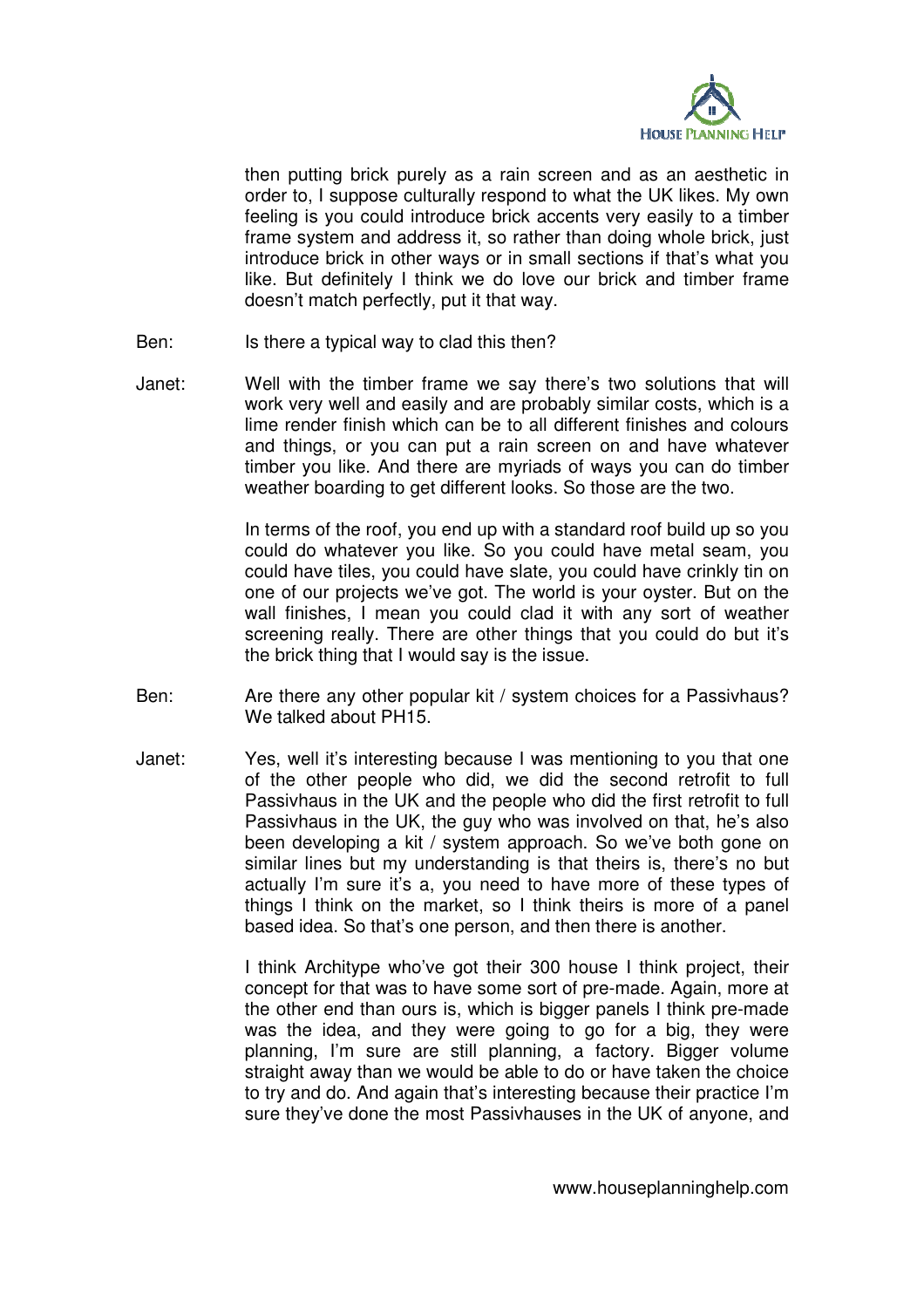

they've obviously gone and decided that some sort of system approach would be a very very sensible solution.

- Ben: I guess that's something I haven't asked you, the motivation behind going down this route? Because you are an architect so how did it all come about?
- Janet: Well I remember somebody saying at the AECB once a throwaway comment, I think it was Liz Reason, said architects are so common, there are so many of them. And I did think there's a lot of point to that one. And actually sometimes what's missing is the products and the other things that go along with it. And I actually thought well maybe I can contribute more not in a traditional architectural role.

And also I enjoy the whole idea of business and how it works and how you bring these things together and can you bring something new to the market like that? It's quite exciting really. And especially if you're bringing a product that you think has lots of benefits and is very culturally needed. It's appropriate isn't it? So I think that interests me greatly.

- Ben: How do you enhance it then over time? Because with any business we know it's all about improving.
- Janet: Well I think there's just never ending possibility, because you start off with one or two house type plans and then there's also lots of different detail. So at first we just had a pitched roof only solution. We've now got living roof solutions and I think there could be...

I'm very inspired by the Victorians who had their houses and they were almost system kit approach really the way they did it. And you go down streets and there's a sort of uniformity but there's lots of variety and they had these pattern books and inside you could buy all sorts of different brick shapes and porches and chimney details. And they built that up over time, and you looked in your pattern book and you could choose all these different things and you could make something quite unique really.

So I think there's lots of potential for adding interesting varieties and options! Because you don't want every house, you do want variety. You want people to be able to be creative.

Ben: We're getting towards the end of this interview now, so finally is there anything else that you think we should mention?